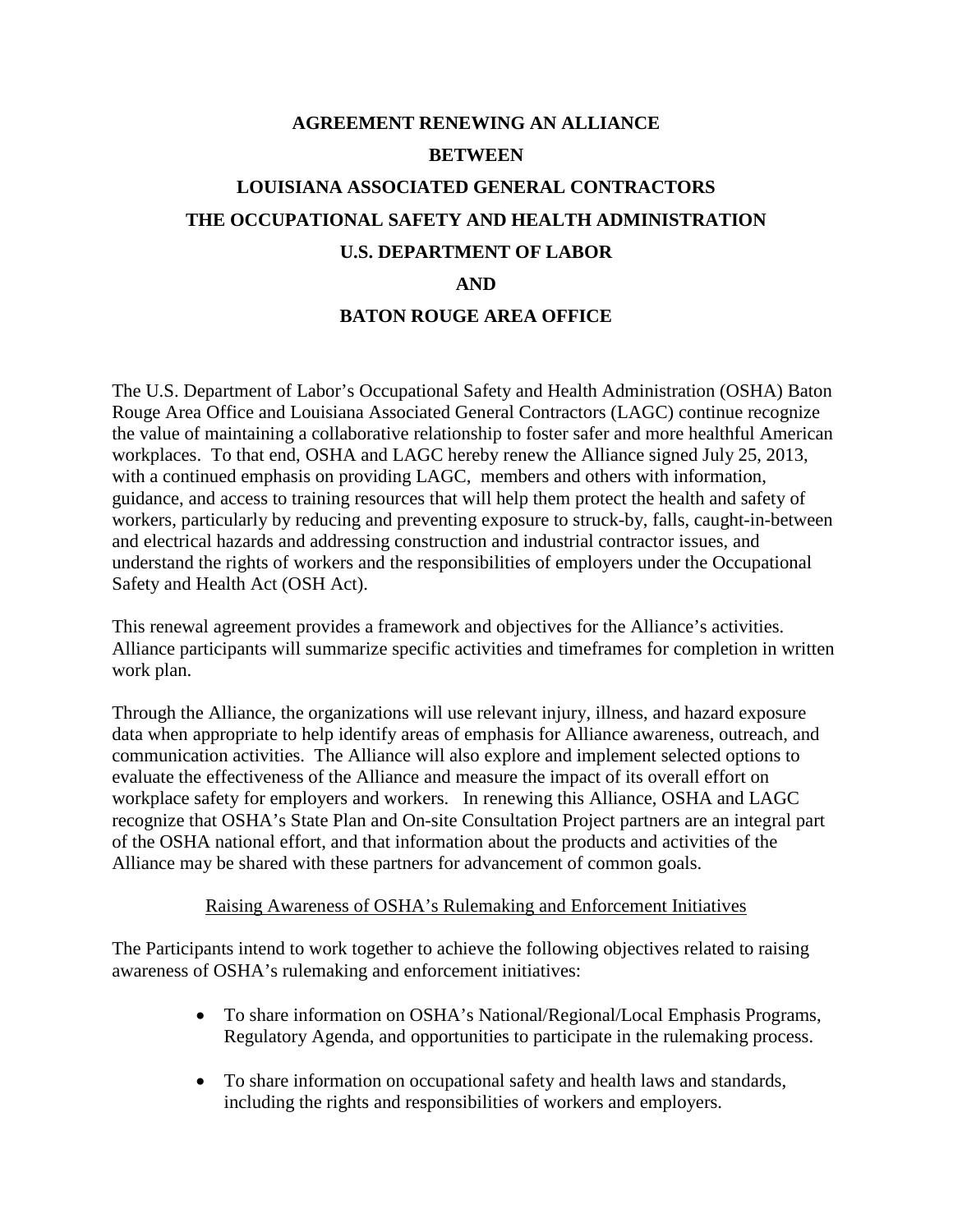• To encourage worker participation in workplace safety and health by organizing a forum aimed at worker outreach whereby ideas and information can be exchanged.

## Training and Education

The Participants intend to work together to achieve the following training and education objectives:

- To develop effective training and education programs for construction and industrial contractors regarding building and maintenance issues, and to communicate such information to constituent employers and workers.
- To develop effective training and education programs for contractors to promote understanding of workers' rights, including the use of the OSHA complaint process, and the responsibilities of employers and to communicate such information to workers and employers.

## Outreach and Communication

The Participants intend to work together to achieve the following outreach and communication objectives:

- To develop information on the recognition and prevention of workplace hazards, and to develop ways of communicating such information (e.g., print and electronic media, electronic assistance tools, and OSHA's and the LAGC, Web sites) to employers and workers in the industry.
- To work with other Alliance participants on specific issues and projects on construction and industrial maintenance safety and health issues that are addressed and developed through the Alliance Program.

OSHA's Alliances provide parties an opportunity to participate in a voluntary cooperative relationship with OSHA for purposes such as raising awareness of OSHA's rulemaking and enforcement initiatives, training and education, and outreach and communication. These Alliances have proved to be valuable tools for both OSHA and its Alliance participants. By entering into an Alliance with a party, OSHA is not endorsing or promoting, nor does it intend to endorse or promote, any of that party's products or services.

An implementation team made up of representatives of each organization will meet to develop a work plan, determine working procedures, and identify the roles and responsibilities of the participants. In addition, they will meet at least two times per year to track and share information on activities and results in achieving the goals of the Alliance. OSHA team members will include representatives of the Baton Rouge Area and any other appropriate offices. OSHA will encourage State Plan States' and OSHA On-site Consultation Projects' participation on the team.